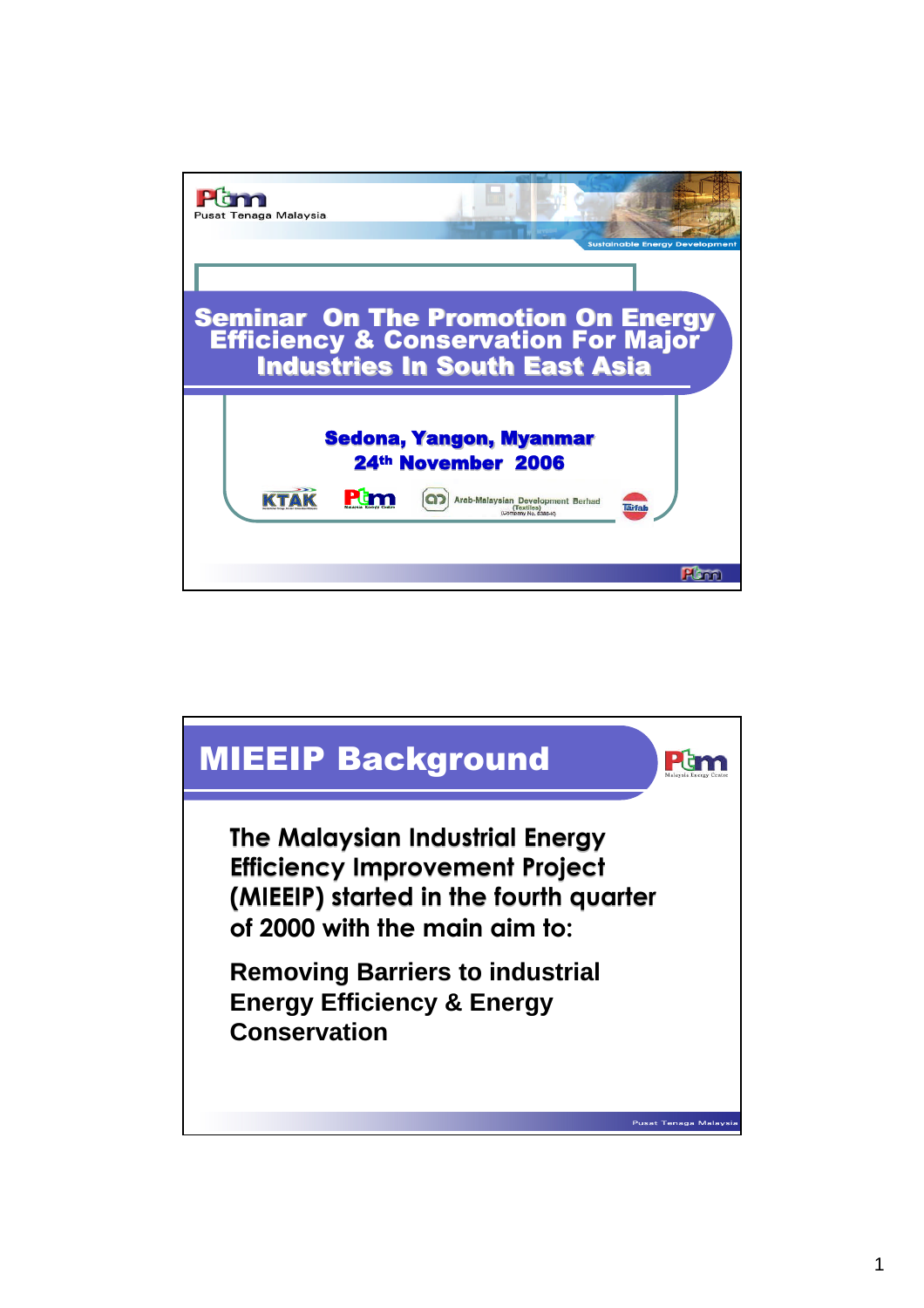

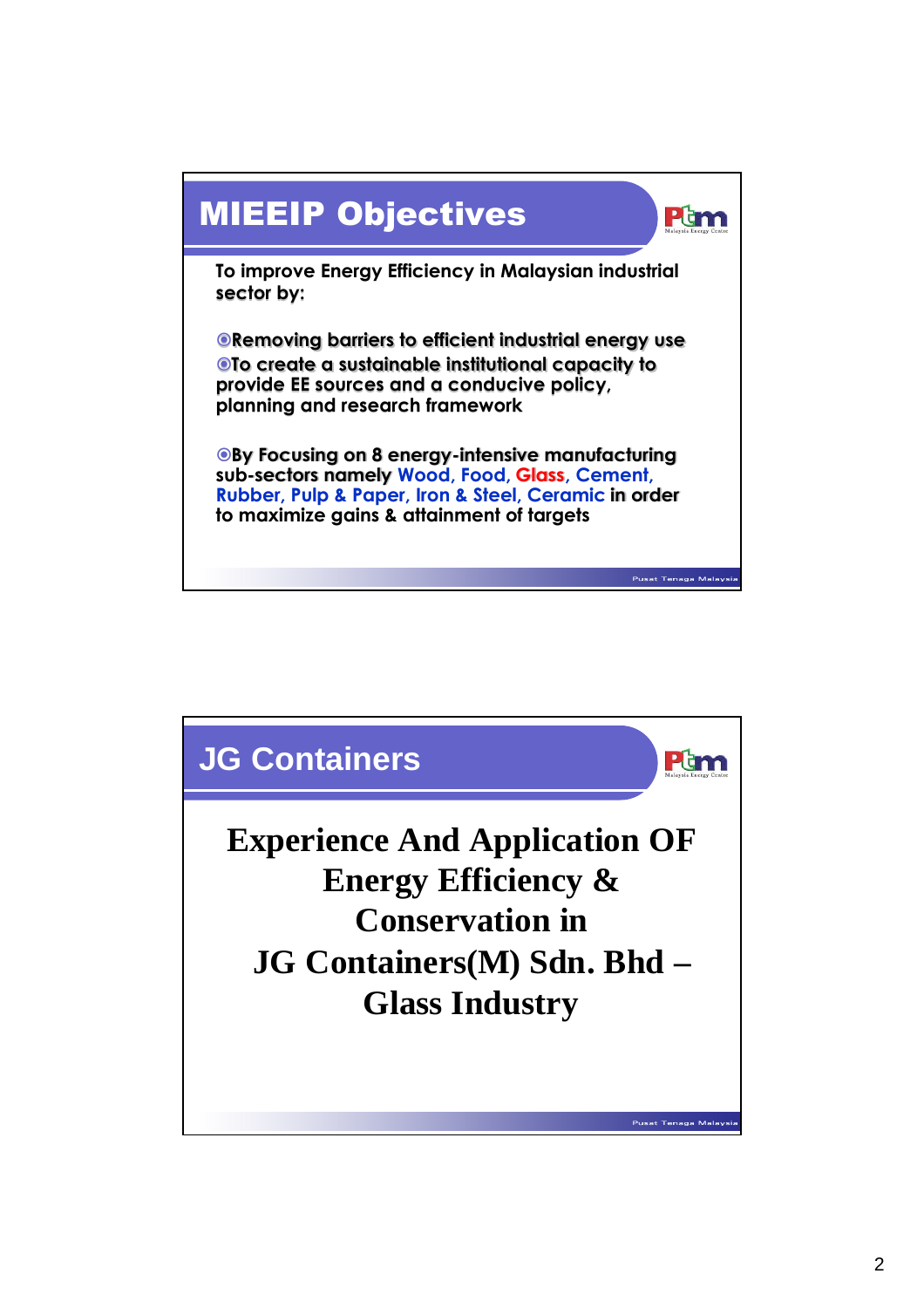

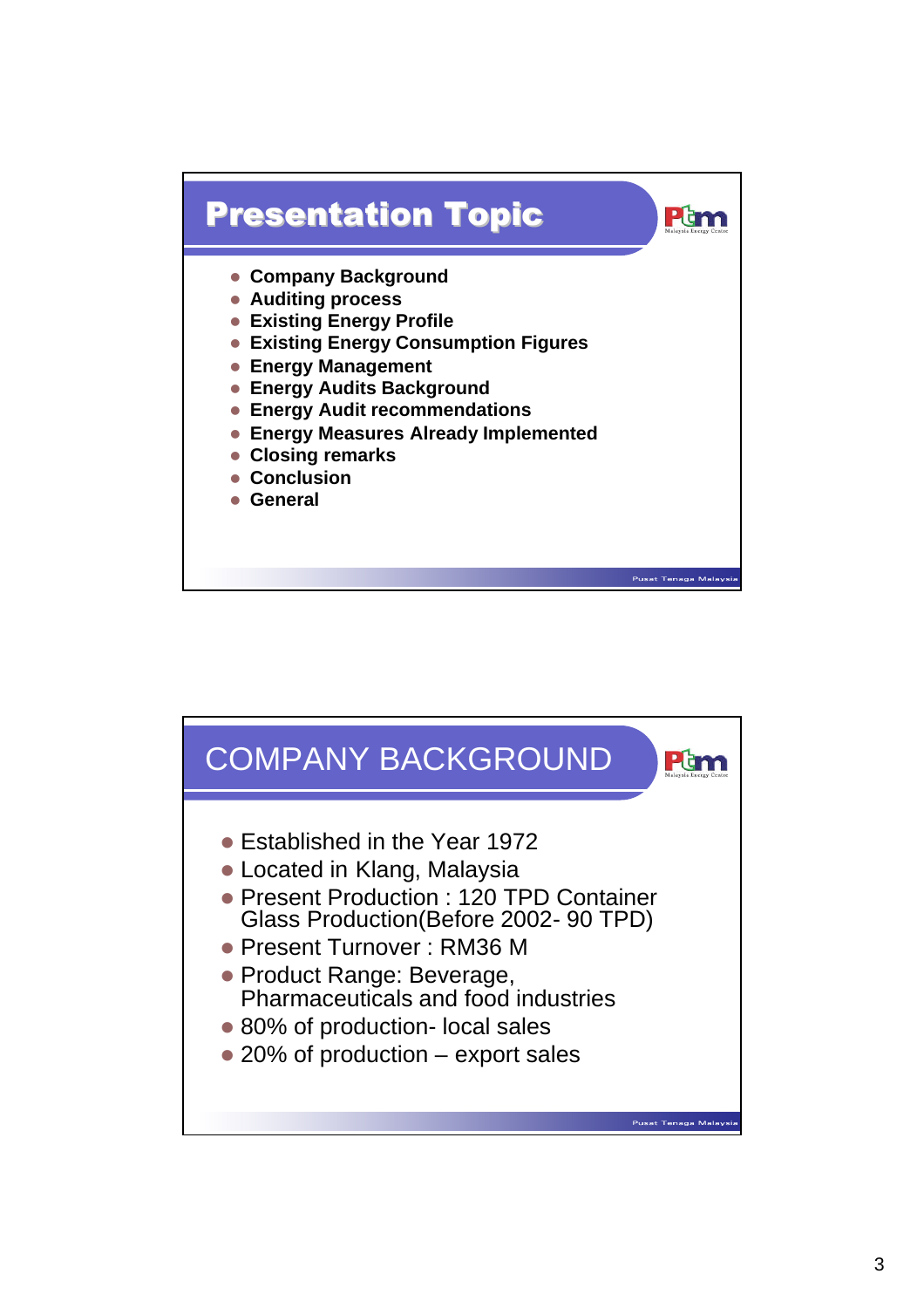## ENERGY AUDIT HISTORY Pum m. •**ADB Audit during 1992 – Partial Audit** •**Internal Audit in 1996 – Comparison with** •**Internal Audit in 1996 - Comparison with similar in India glass company belonging with same group in India** •**Pusat Tenaga Malaysia Audit in 2001 – Total** •**Pusat Tenaga Malaysia Audit in 2001 – Total comprehensive audit comprehensive audit** •**PTM Audit highlighted the energy use of 8.0 GJ/** •**PTM Audit highlighted the energy use of 8.0 GJ/ Ton of Glass melted in JG is very high as Ton of Glass melted in JG is very high as compared to average of 5.0 GJ/ Ton of glass compared to average of 5.0 GJ/ Ton of glass melted in Europe. In some countries, the figure is <u>ed in Europe. In some countries, the figure is</u> even lower which is 4.8 GJ/Ton. is even lower which is 4.8 GJ/Ton.** •**The PTM programme formed the basis for the** •**The PTM programme formed the basis for the foundation of JG's EE initiatives foundation of JG's EE initiatives**

**Pusat Tenaga Malay** 

| Energy Profile from EA in 2001                                                  |              |                                   |              |              |  |
|---------------------------------------------------------------------------------|--------------|-----------------------------------|--------------|--------------|--|
| • Glass manufacturing is High Energy<br>intensive Industrial Sector.            |              |                                   |              |              |  |
| • Energy Cost contributes over 20% of<br><b>Turnover. Consumption For -2000</b> |              |                                   |              |              |  |
| <b>Utility</b>                                                                  | <b>Units</b> | Consumption<br>$%$ $(GJ)$<br>Qtty | Cost<br>RM M | $\%$<br>Cost |  |
| Electricity                                                                     | <b>MWH</b>   | 8358<br>15.0                      | 1.6          | 33.0         |  |
| <b>MFO</b>                                                                      | Cu.M         | 70.0<br>3367                      | 2.34         | 48.0         |  |
| <b>LPG</b>                                                                      | Cu.M         | 307090<br>15.0                    | 0.81         | 17.0         |  |
| Water                                                                           | Cu.M         | 36500                             | 0.09         | 2.0          |  |
| Pusat Tenaga Malaysia                                                           |              |                                   |              |              |  |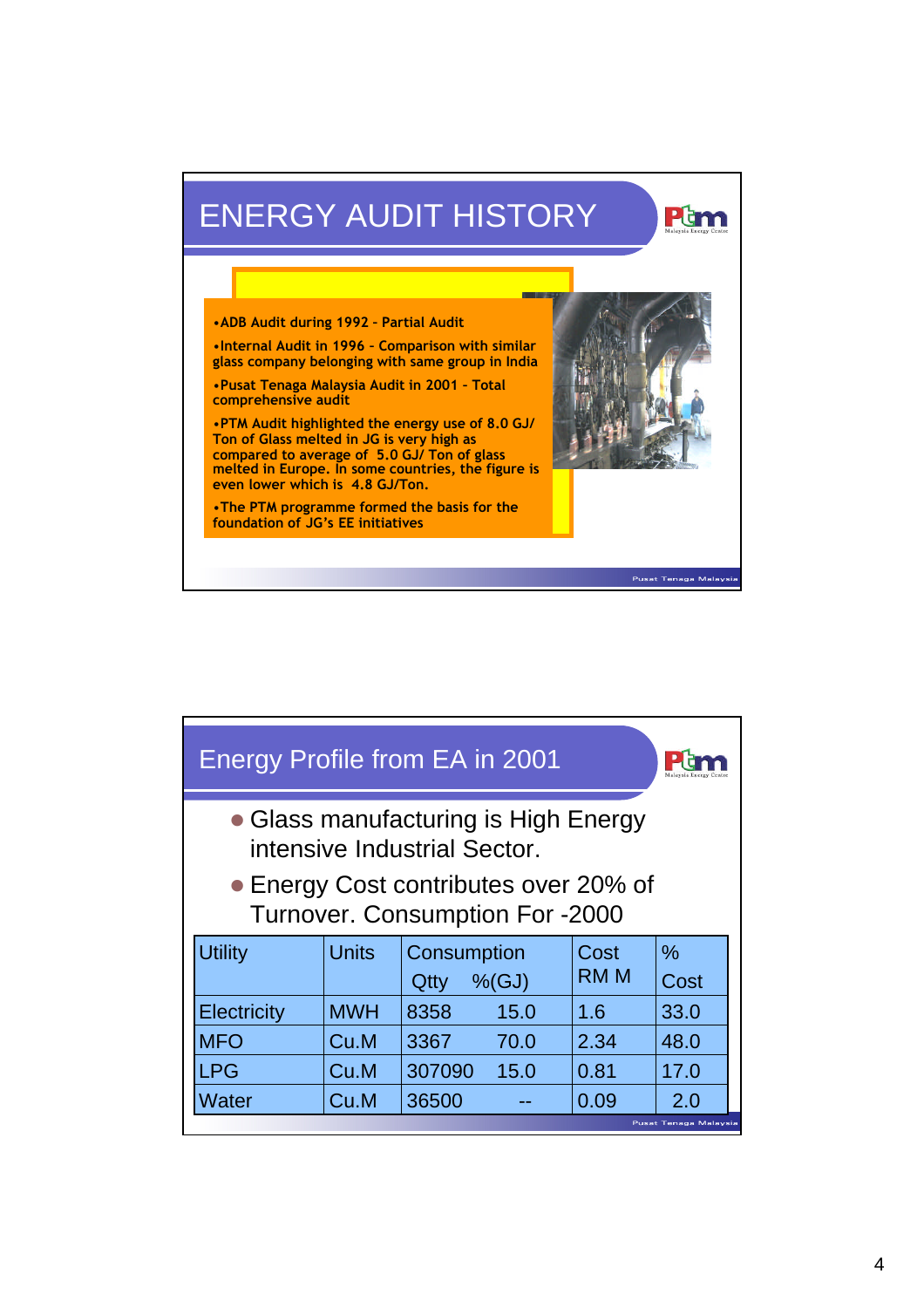

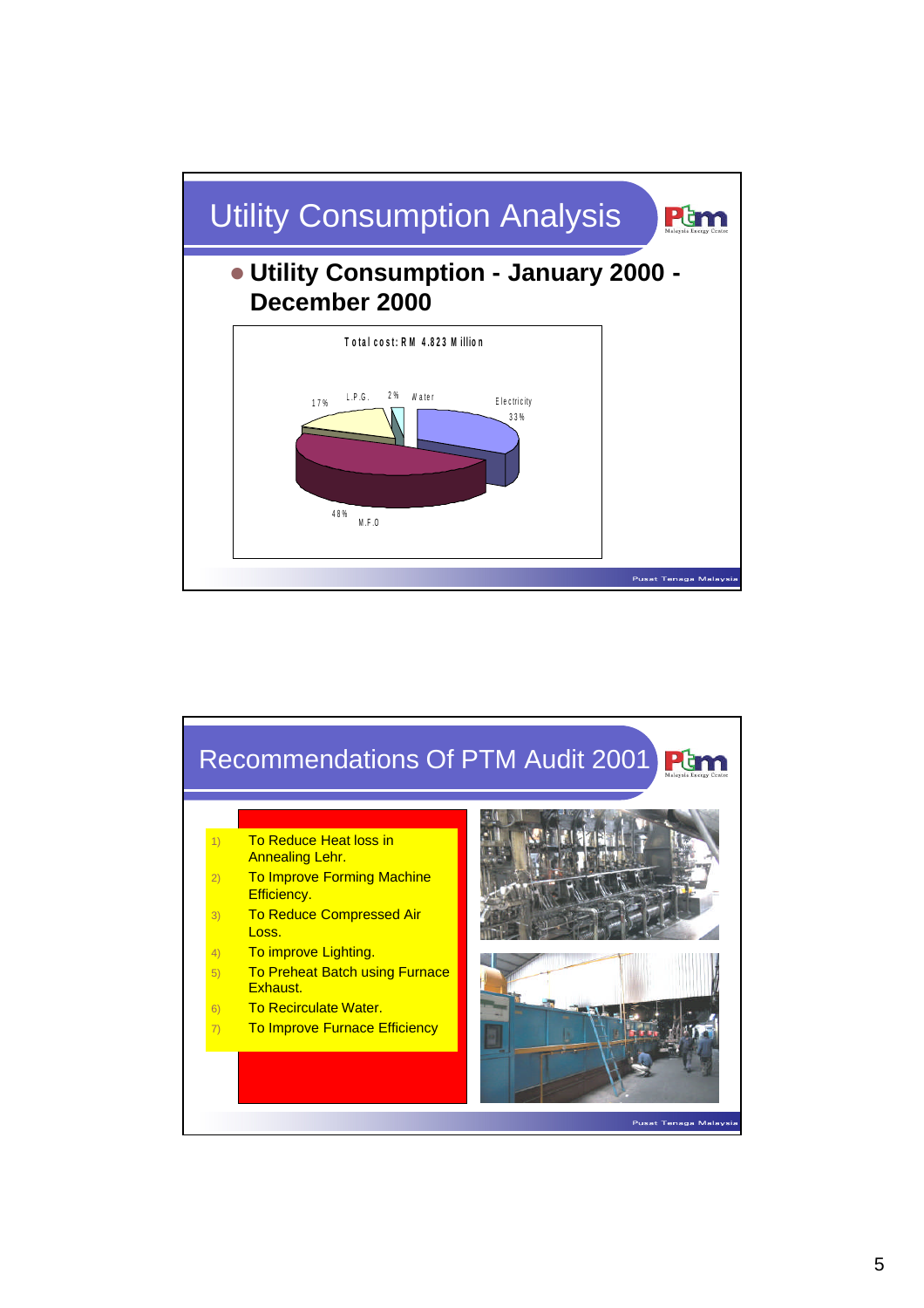

| <b>Energy Demand Status 2003</b>                                                                            |              |                         |                       |                       |
|-------------------------------------------------------------------------------------------------------------|--------------|-------------------------|-----------------------|-----------------------|
| • Glass manufacturing is High Energy intensive<br><b>Industrial Sector.</b><br><b>Consumption For -2003</b> |              |                         |                       |                       |
| <b>Utility</b>                                                                                              | <b>Units</b> | Consumption<br>Quantity | Cost<br><b>RM Mil</b> |                       |
| Electricity                                                                                                 | <b>MWH</b>   | 11,340                  | 2.089                 |                       |
| <b>MFO</b>                                                                                                  | Cu.M         | 207,499                 | 2.905                 |                       |
| <b>LPG</b>                                                                                                  | Cu.M         | 5,061                   | 0.577                 |                       |
| <b>Natural Gas</b>                                                                                          | 1000<br>Cu.M | 303                     | 0.150                 |                       |
|                                                                                                             |              |                         |                       | Pusat Tenaga Malaysia |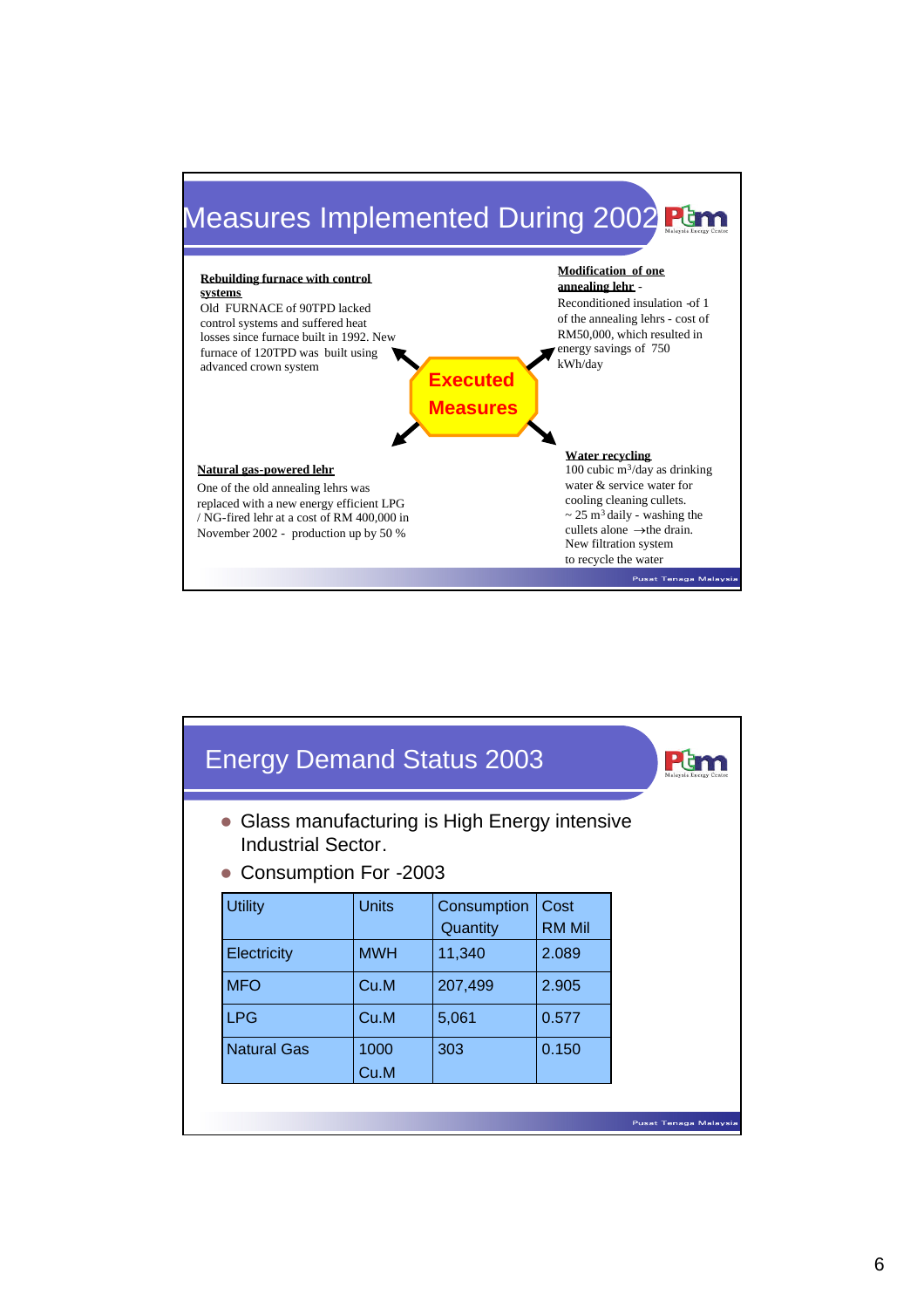

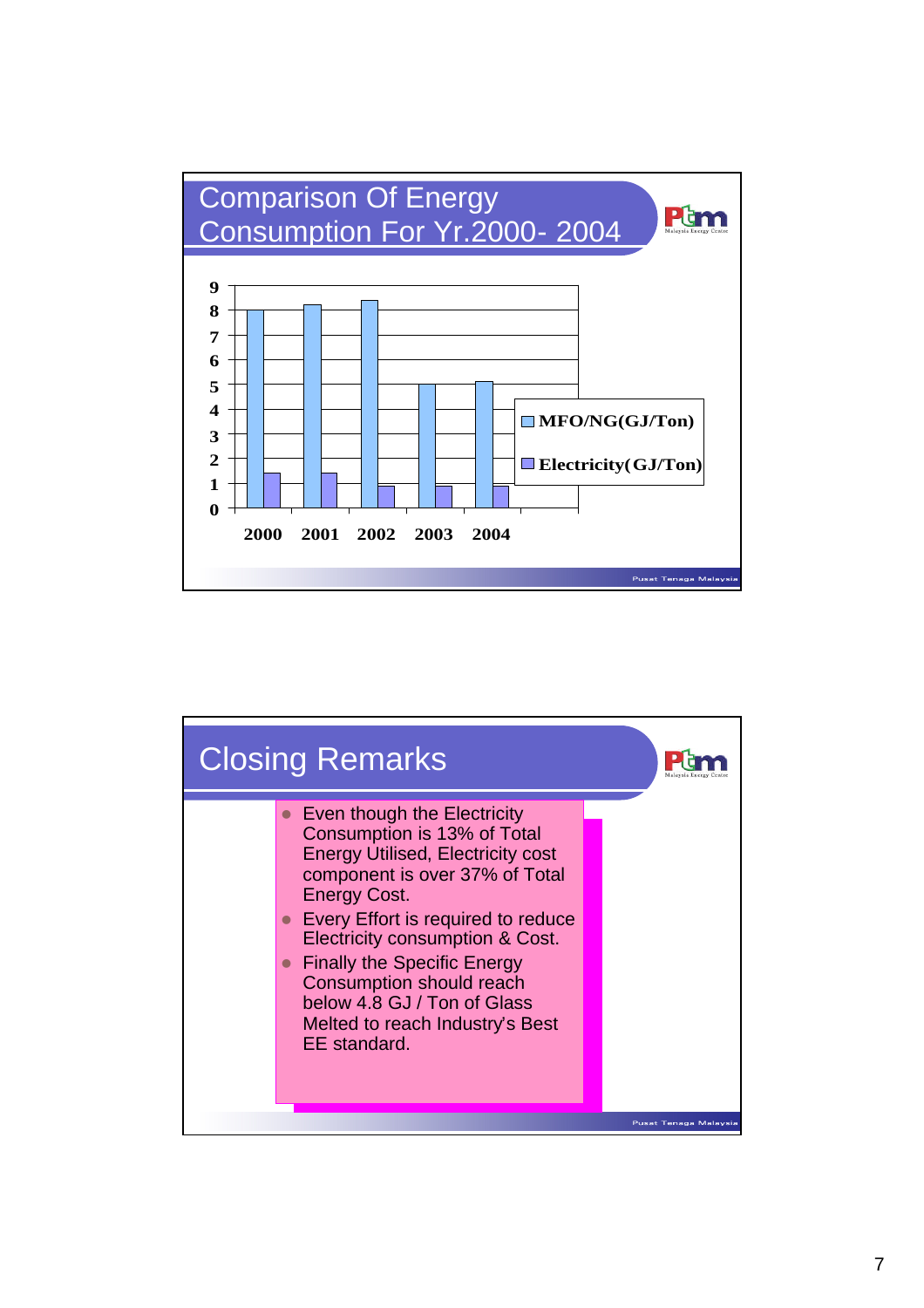

|                            | INTRODUCTION TO AMDB<br>Malaysi                                                                                               |
|----------------------------|-------------------------------------------------------------------------------------------------------------------------------|
|                            | Arab-Malaysian Development Bhd (AMDB) textile plant / Taping Fabric (Taifab).                                                 |
| <b>Factory Address</b>     | :Kamunting Industrial Estate<br><b>P.O. Box 98</b><br>34008 Taiping, Perak, Malaysia<br>Tel: 605-891 4000<br>Fax:605-891 2900 |
| <b>Number of employees</b> | $\pm 200$                                                                                                                     |
| <b>Annual turnover</b>     | : RM 60 Mil                                                                                                                   |
| <b>Annual production</b>   | : 10.5 Mil. meters                                                                                                            |
| <b>Products range</b>      | :100% cotton; Polyester Cotton<br>blends; Polyestér<br>Viscose blends; (of woven, dyed/finished)                              |
| <b>Market</b>              | :Local and Export (Australia, N.Zealand, EU)                                                                                  |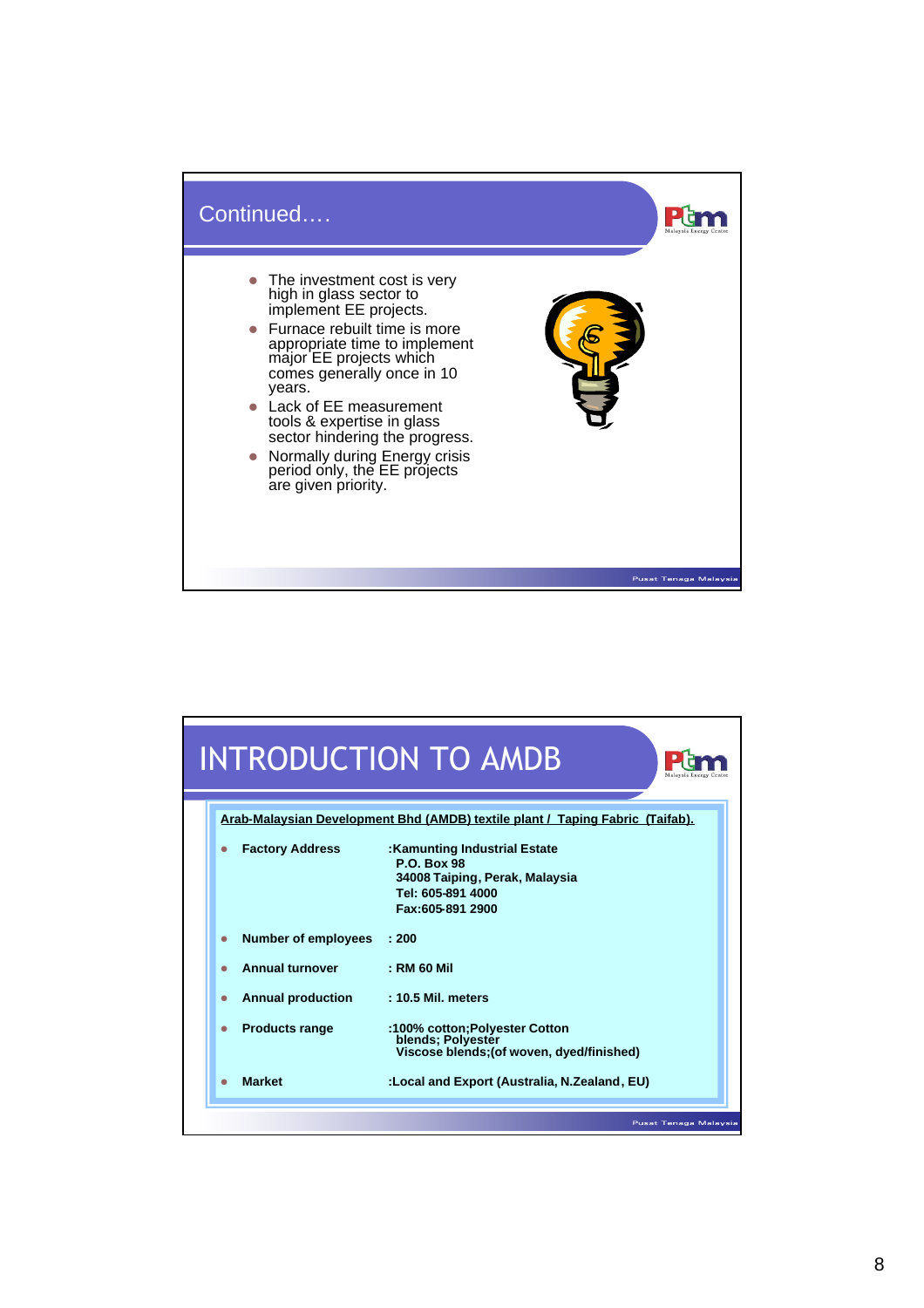

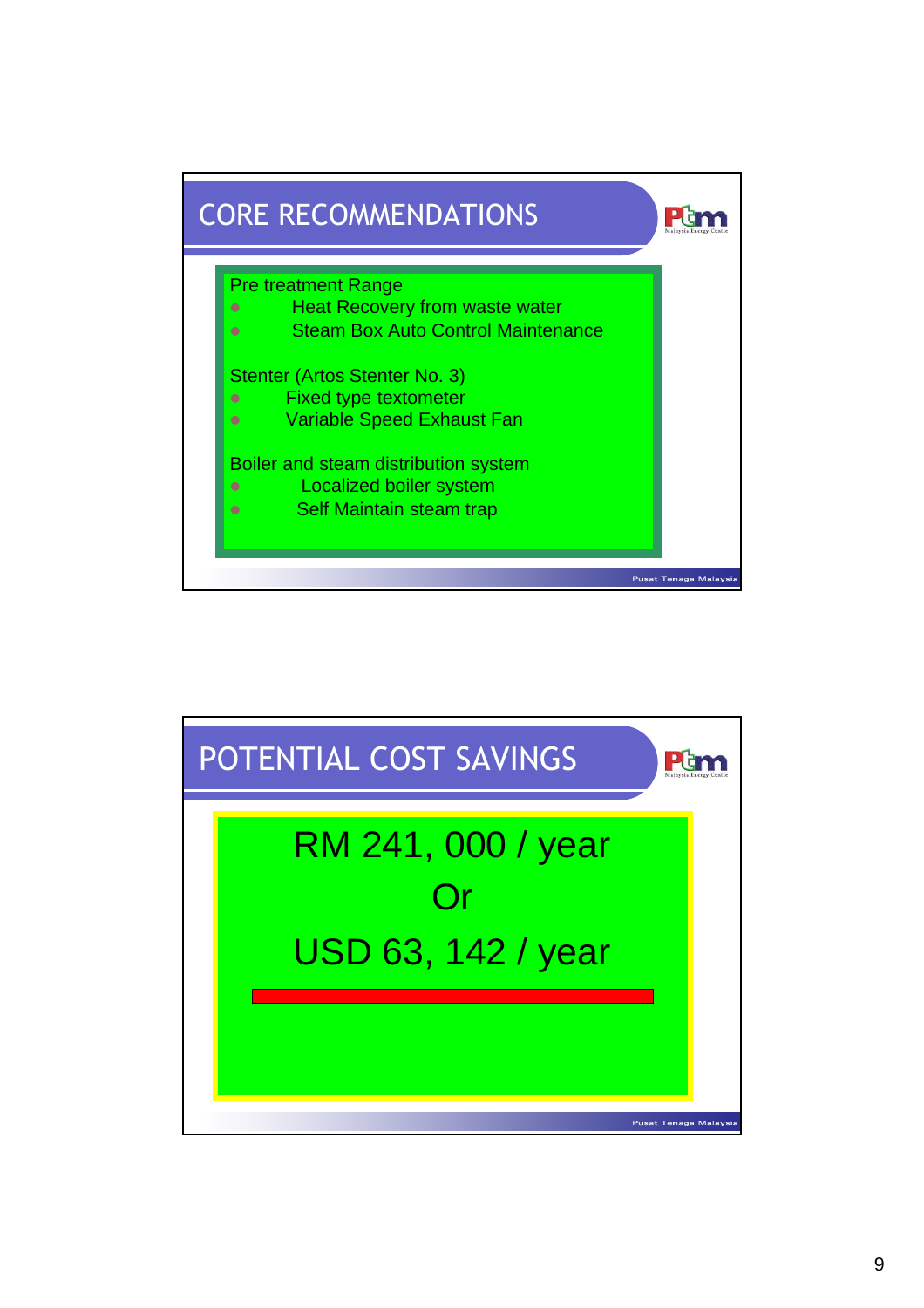| <b>EXECUTED MEASURES (1)</b><br>larfah                                                              |                             |  |  |
|-----------------------------------------------------------------------------------------------------|-----------------------------|--|--|
| <b>Replacement of Old Boiler</b>                                                                    |                             |  |  |
| <b>Before</b>                                                                                       | After                       |  |  |
| <b>Old Boiler</b>                                                                                   | <b>New Boiler</b>           |  |  |
| 11 t/h                                                                                              | $16$ t/h                    |  |  |
| <b>Efficiency: 70%</b>                                                                              | Efficiency : $>85$ %        |  |  |
| 15 hr/day, 25 days/month                                                                            | 15 hr/day, 25 days/month    |  |  |
| LFO: 915 I/day                                                                                      | LFO: 686.25 I/day           |  |  |
|                                                                                                     | (25 % lower)                |  |  |
|                                                                                                     | RM 60 K/month (USD 15.8 K)  |  |  |
|                                                                                                     | & RM 720 K/yr (USD 189.5 K) |  |  |
| Arab-Malaysian Development Berhad<br>$T$ oxtiles)<br>(Company No. 6386-30)<br>Pusat Tenaga Malaysia |                             |  |  |

| <b>EXECUTED MEASURES (2)</b><br>aifal<br><b>Reduce Boiler Daily Operation Time</b>   |                                                                                                                                 |  |  |  |
|--------------------------------------------------------------------------------------|---------------------------------------------------------------------------------------------------------------------------------|--|--|--|
| <b>Before</b><br>Daily start up time :<br>$6.00$ am                                  | After<br>Daily start up time :<br>6.40 am                                                                                       |  |  |  |
| Old boiler requires 1 hr<br>start up period to supply<br>steam                       | Old boiler requires 20<br>minutes start up period to<br>supply steam<br>RM 12 K/month (USD 3.1 K)<br>& RM 144 K/yr (USD 38.1 K) |  |  |  |
| Arab-Malaysian<br>Development<br>Berhad<br>npany No. 6386-K<br>Pusat Tenaga Malaysia |                                                                                                                                 |  |  |  |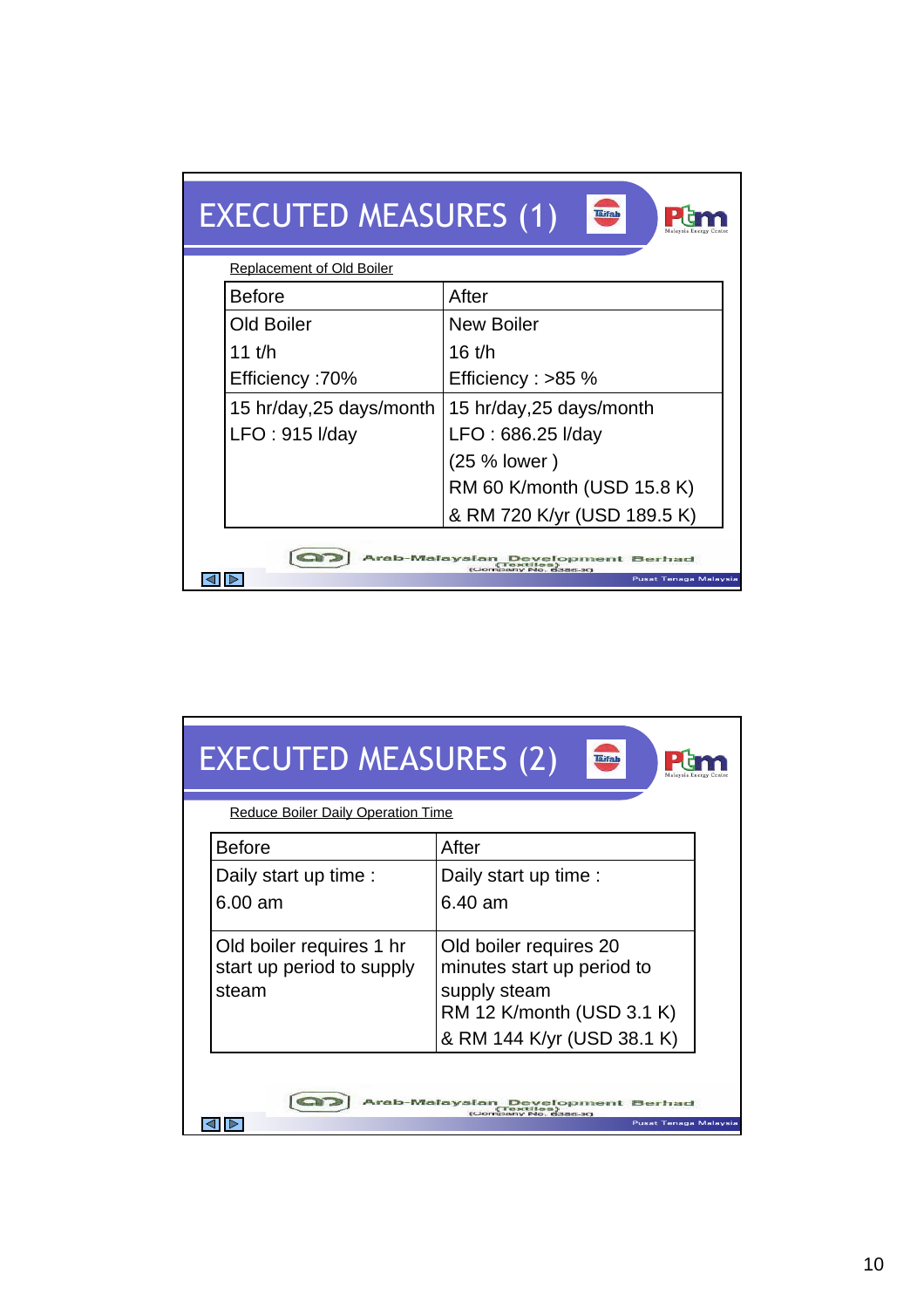

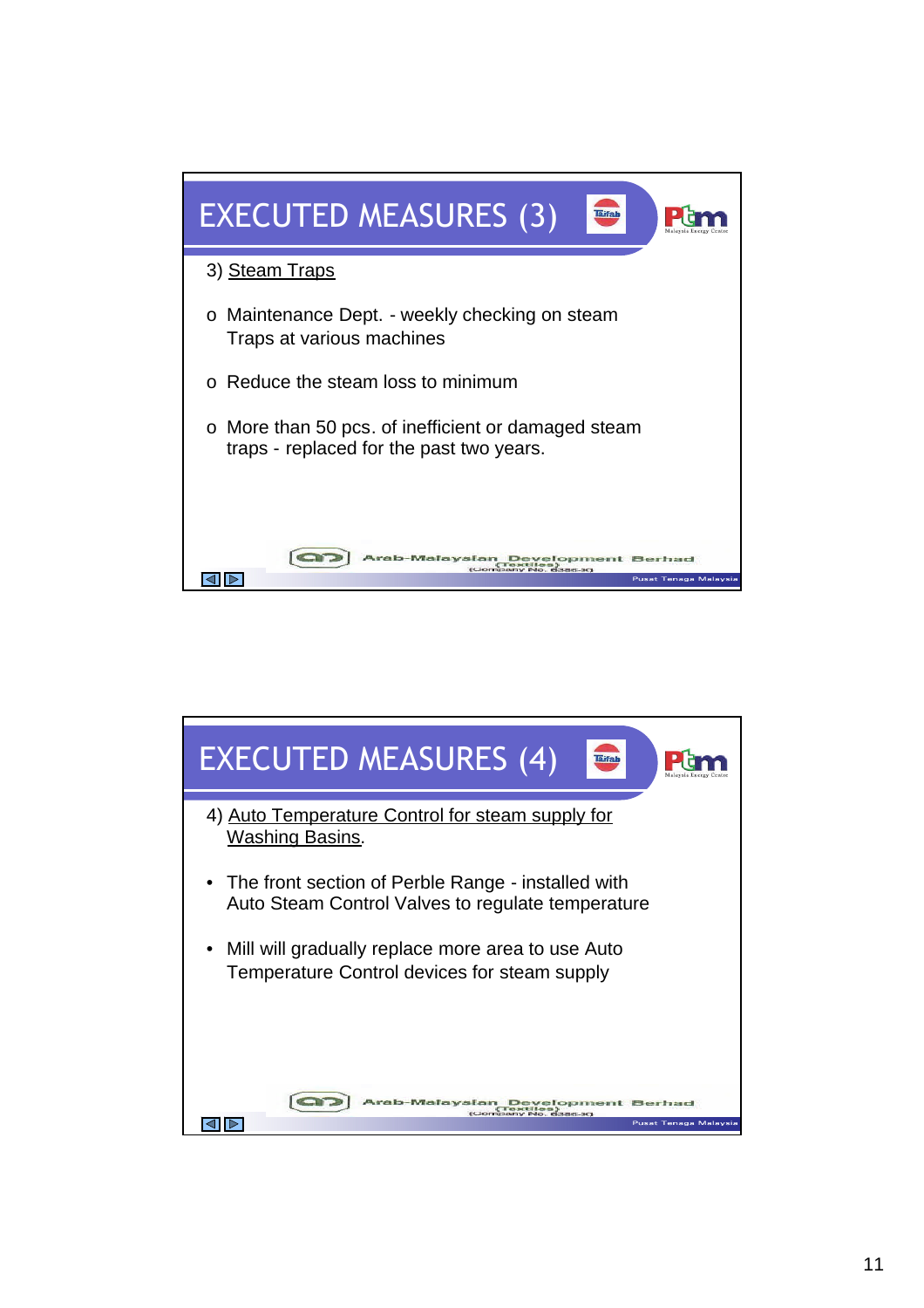

| <b>SUMMARY</b> |                                                 |                                                                                    |                       |
|----------------|-------------------------------------------------|------------------------------------------------------------------------------------|-----------------------|
|                | Recommended<br>RM 241 K / yr<br>USD 63.4 K / yr | Actual<br>RM 866 K / yr<br>USD 228 K / yr<br>(4 times higher than<br>recommended!) |                       |
|                |                                                 | Arab-Malaysian Development Berhad<br>$6386 - 3Q$                                   | Pusat Tenaga Malaysia |